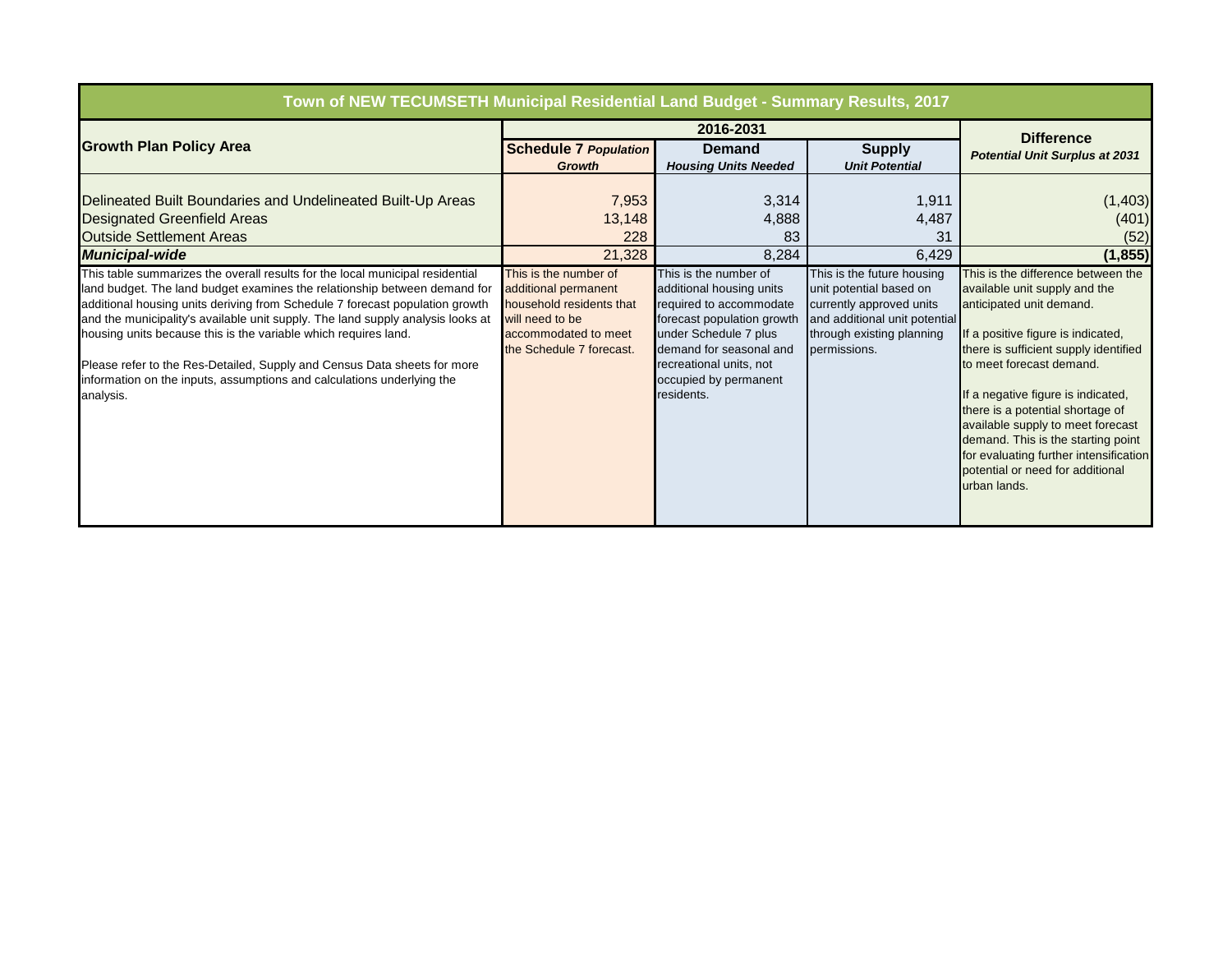| RESIDENTIAL SUPPLY DATA CURRENT |
|---------------------------------|
| AS OF DECEMBER 2016             |

| 1. How many units are needed? |                                 |                                                                                                                                                                                      | 2016           |               | 2031 Forecast  | 2016-31 Change |                                                |                  |
|-------------------------------|---------------------------------|--------------------------------------------------------------------------------------------------------------------------------------------------------------------------------------|----------------|---------------|----------------|----------------|------------------------------------------------|------------------|
|                               | A. Population Components        |                                                                                                                                                                                      |                |               |                |                |                                                |                  |
|                               |                                 | <b>Total Population</b><br>Rate                                                                                                                                                      | 35,305<br>3.0% | $\rightarrow$ | 56,000<br>3.0% | 20,695         | RESIDENTIAL SUPPLY DATA CURRENT                |                  |
|                               |                                 | Census Net Undercoverage<br>Number                                                                                                                                                   | 1,063          |               | 1,687          | 623            | AS OF DECEMBER 2016                            |                  |
|                               |                                 | <b>Census Population</b>                                                                                                                                                             | 34,242         |               | 54,313         | 20,071         |                                                |                  |
|                               |                                 | <b>Household Population</b>                                                                                                                                                          | 33,637         |               | 53,354         | 19,717         |                                                |                  |
|                               |                                 | Non-Household Population<br>Number                                                                                                                                                   | 605            |               | 959            | 355            | <b>PLEASE NOTE:</b>                            |                  |
|                               |                                 | Rate to Census                                                                                                                                                                       | 1.8%           | $\rightarrow$ | 1.8%           |                | This report is intended to be read in          |                  |
|                               |                                 |                                                                                                                                                                                      |                |               |                |                | conjunction with the <b>Simcoe County Land</b> |                  |
|                               |                                 |                                                                                                                                                                                      |                |               |                |                | <b>Budget Data Collection and Analysis</b>     |                  |
|                               | <b>B.</b> Households            | Persons per Unit                                                                                                                                                                     | 2.61           |               | 2.54           | (0.07)         |                                                |                  |
|                               |                                 | <b>Total Occupied Households</b>                                                                                                                                                     | 12,906         |               | 21,011         | 8,105          | Phase 1: Population Growth document.           |                  |
|                               |                                 |                                                                                                                                                                                      |                |               |                |                |                                                |                  |
|                               |                                 |                                                                                                                                                                                      |                |               |                |                |                                                |                  |
|                               | C. Demand for Seasonal and      | <b>Occupied Units</b>                                                                                                                                                                | 12,906         |               | 21,011         | 8,105          |                                                |                  |
|                               | <b>Recreational Units</b>       | <b>Total Units</b><br>Seasonal and Vacant Units                                                                                                                                      | 13,191         |               | 21,475         | 8,284          |                                                |                  |
|                               |                                 | <b>Share Seasonal and Vacant</b>                                                                                                                                                     | 285<br>2.2%    | $\rightarrow$ | 464<br>2.2%    | 179            |                                                |                  |
|                               |                                 |                                                                                                                                                                                      |                |               |                |                |                                                |                  |
|                               | D. Total Unit Demand            | <b>Occupied Units</b>                                                                                                                                                                | 12,906         |               | 21,011         | 8,105          |                                                |                  |
|                               |                                 | <b>Seasonal and Vacant</b>                                                                                                                                                           | 285            |               | <u>464</u>     | <u>179</u>     |                                                |                  |
|                               |                                 | Total Units                                                                                                                                                                          | 13,191         |               | 21,475         | 8,284          |                                                |                  |
|                               |                                 |                                                                                                                                                                                      |                |               |                |                |                                                |                  |
|                               |                                 | Unit Growth 2016-2031                                                                                                                                                                | n/a            |               | n/a            | 8,284          |                                                |                  |
|                               |                                 |                                                                                                                                                                                      |                |               |                |                |                                                |                  |
| Table 2                       |                                 |                                                                                                                                                                                      |                |               |                |                |                                                |                  |
| 2. Where will these units be  |                                 |                                                                                                                                                                                      |                |               |                |                |                                                | 2016-31 Change   |
| accommodated?                 | A. Demand by Growth Plan policy | Unit Growth 2016-2031                                                                                                                                                                |                |               |                |                |                                                | 8,284            |
|                               | area                            |                                                                                                                                                                                      |                |               |                |                |                                                |                  |
|                               |                                 | Local Municipal Intensification Target (1)<br>Additional share of growth accommodated within Built Boundaries and/or within the Undelineated Built-Up Area (2)                       |                |               |                |                |                                                | 40%              |
|                               |                                 | Overall share of growth within Built Boundaries and Undelineated Built-Up Areas (3)                                                                                                  |                |               |                |                |                                                | <u>0%</u><br>40% |
|                               |                                 |                                                                                                                                                                                      |                |               |                |                |                                                |                  |
|                               |                                 | Note: The County Official Plan identifies local intensification targets for each municipality (1). This figure only represents the <i>minimum</i> number of units to be built within |                |               |                |                |                                                |                  |
|                               |                                 | delineated built boundaries plus the undelineated built-up areas (3). In the four municipalities with no undelineated built-up area, the County Official Plan local                  |                |               |                |                |                                                |                  |
|                               |                                 | intensification target represents units to be built within the delineated built boundary. Where an additional share of growth can be accommodated within delineated built            |                |               |                |                |                                                |                  |
|                               |                                 | boundaries plus the undelineated built-up areas (2), the associated units may also be counted towards achievement of the County-wide intensification target in addition              |                |               |                |                |                                                |                  |
|                               |                                 | to the Official Plan local minimum target.                                                                                                                                           |                |               |                |                |                                                |                  |
|                               |                                 |                                                                                                                                                                                      |                |               |                |                |                                                |                  |
|                               |                                 | Unit growth within delineated Built Boundaries and undelineated Built-Up Areas                                                                                                       |                |               |                |                |                                                | 3,314            |
|                               |                                 |                                                                                                                                                                                      |                |               |                |                |                                                |                  |
|                               |                                 | Share of Growth in Designated Greenfield Areas                                                                                                                                       |                |               |                |                |                                                | 59%              |
|                               |                                 | Unit Growth in Designated Greenfield Areas                                                                                                                                           |                |               |                |                |                                                | 4,888            |
|                               |                                 |                                                                                                                                                                                      |                |               |                |                |                                                |                  |
|                               |                                 |                                                                                                                                                                                      |                |               |                |                |                                                |                  |
|                               |                                 | Share of Growth Outside Settlement Areas<br>Unit Growth Outside Settlement Areas                                                                                                     |                |               |                |                |                                                | 1%<br>83         |
|                               |                                 |                                                                                                                                                                                      |                |               |                |                |                                                |                  |
|                               |                                 |                                                                                                                                                                                      |                |               |                |                | Units                                          | 8,284            |
|                               |                                 | Total All Growth Plan Policy Areas                                                                                                                                                   |                |               |                |                | Percent                                        | 100%             |
|                               |                                 |                                                                                                                                                                                      |                |               |                |                |                                                |                  |

# NEW TECUMSETH: Residential Detailed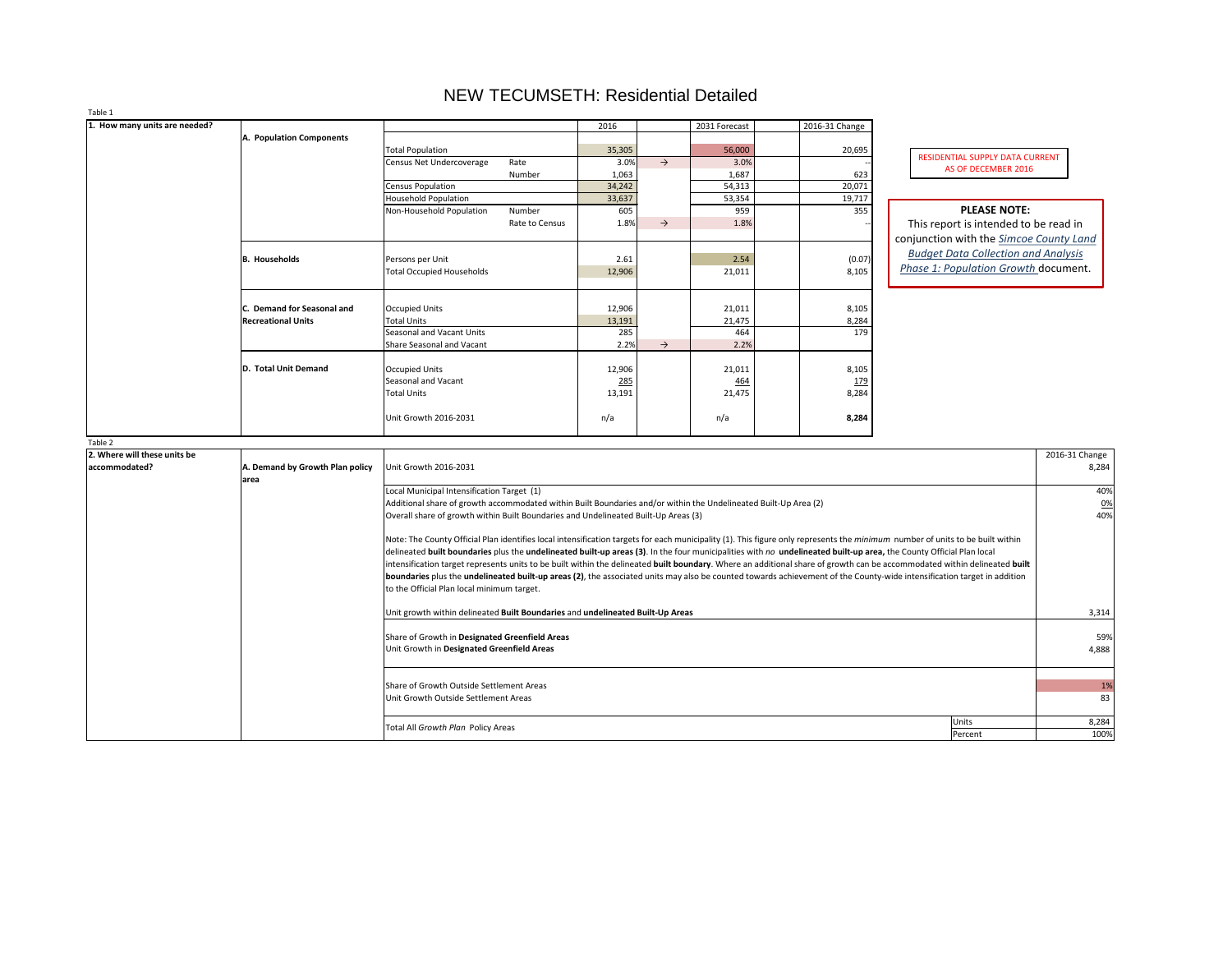| Table 3                                                                                               |                                                   |                                                                                                                                                                                                                                                                                                                                                                                                                                                                                                                    |                               |
|-------------------------------------------------------------------------------------------------------|---------------------------------------------------|--------------------------------------------------------------------------------------------------------------------------------------------------------------------------------------------------------------------------------------------------------------------------------------------------------------------------------------------------------------------------------------------------------------------------------------------------------------------------------------------------------------------|-------------------------------|
| 3. Is there sufficient supply within<br>delineated built boundaries &<br>undelineated built-up areas? | A. Demand                                         | Unit Growth 2016-2031 inside delineated built boundaries & undelineated built-up areas                                                                                                                                                                                                                                                                                                                                                                                                                             | 3,314                         |
|                                                                                                       | <b>B. Supply inside delineated built</b><br>areas | Units completed Census day 2016 to December 31, 2016<br><b>boundaries &amp; undelineated built-up Registered and Draft Approved units</b><br>Complete Applications units<br>Forecast of unit potential on vacant lands inside delineated built boundary<br>Forecast of unit potential on vacant lands for urban uses inside undelineated built up areas<br>Forecast of unit potential on vacant lands not for urban uses inside undelineated built up areas                                                        | 18<br>1,437<br>60<br>396      |
|                                                                                                       |                                                   | <b>Total supply</b>                                                                                                                                                                                                                                                                                                                                                                                                                                                                                                | 1,911                         |
|                                                                                                       | <b>C. Sufficiency of Supply</b>                   | Excess Supply at 2031 (or shortfall at 2031)<br>Positive figure means more than enough supply, negative means a supply shortfall.                                                                                                                                                                                                                                                                                                                                                                                  | (1, 403)                      |
|                                                                                                       | D. Response                                       | If there is a surplus, the analysis has demonstrated that there is sufficient unit potential inside delineated built boundaires & undelineated built up areas to meet the intensification target. If<br>there is a deficit, the County or local municipality should identify additional supply inside delineated built boundaries and undelineated built up areas of the subject municipality to meet the<br>intensification target.                                                                               |                               |
| Table 4                                                                                               |                                                   |                                                                                                                                                                                                                                                                                                                                                                                                                                                                                                                    |                               |
| 4. What is the status of the land<br>supply outside settlement areas?                                 | A. Demand                                         | Unit Growth 2016-2031 outside settlement areas                                                                                                                                                                                                                                                                                                                                                                                                                                                                     | 83                            |
|                                                                                                       | <b>B. Supply outside settlement areas</b>         | Units completed Census day 2016 to December 31, 2016<br>Registered and Draft Approved<br><b>Complete Applications</b><br>Forecast of unit potential on vacant lands<br>Total supply outside settlement areas                                                                                                                                                                                                                                                                                                       | 6<br>$\mathbf{0}$<br>25<br>31 |
|                                                                                                       | <b>C. Sufficiency of Supply</b>                   | Excess Supply at 2031 (or shortfall at 2031)<br>Positive figure means more than enough supply, negative means a supply shortfall.                                                                                                                                                                                                                                                                                                                                                                                  | (52)                          |
|                                                                                                       | D. Response                                       | If there is a surplus, the analysis has demonstrated that there is sufficient unit potential, and associated land supply, to meet anticipated demand. If there is a deficit, either the County or local<br>municipality can assume that new rural applications or existing lots of record will be sufficient to meet the deficit or the assigned demand share (in 2 a) can be lowered. The approach chosen is<br>a policy decision within the context of rural development policies in the County and local plans. |                               |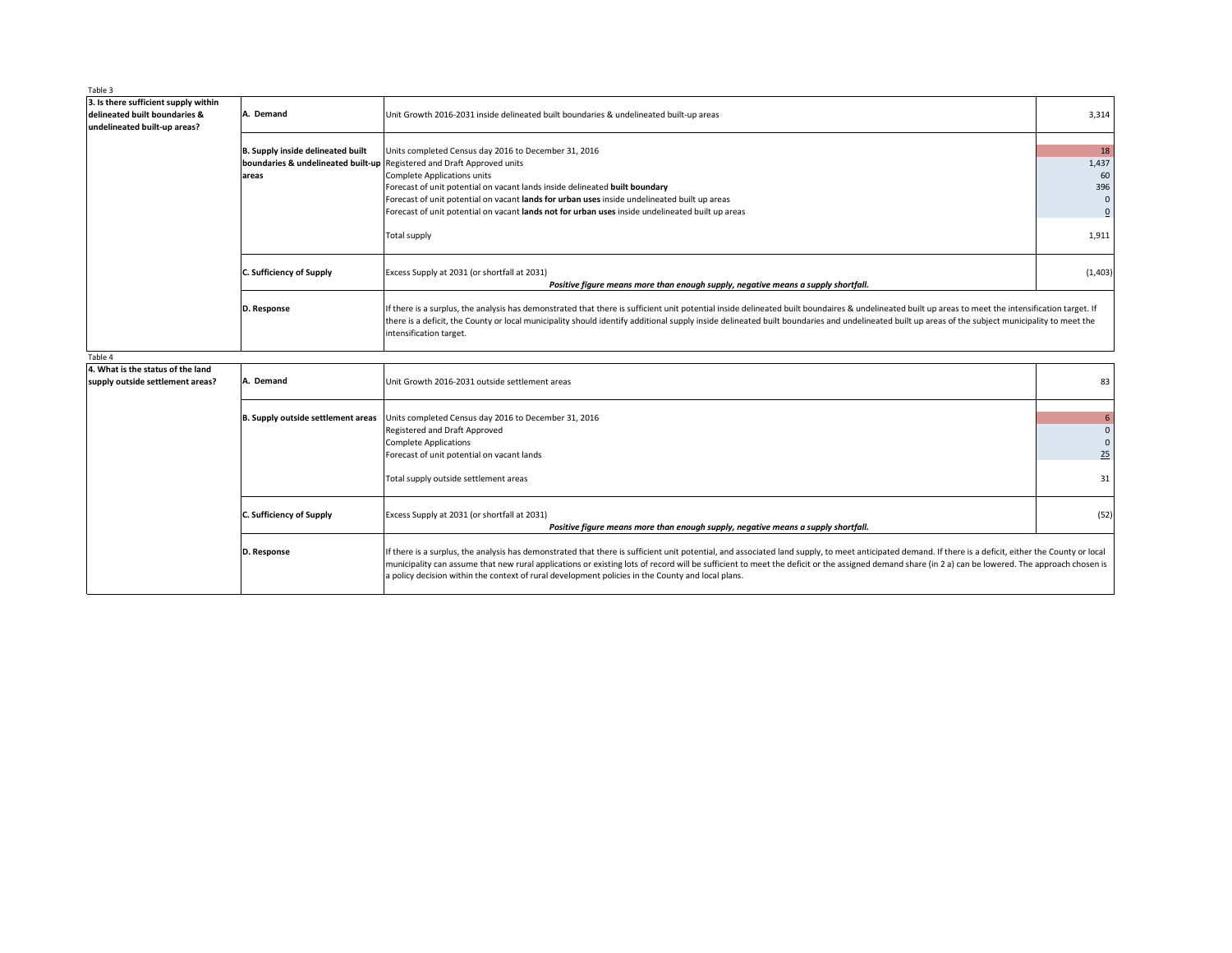| Table 5                                                                                                                                                       |                                                                                                                                                                                                                                                                                                                                                                                                                                                                                                                                                                                                                                                                                                                                                                                                                                                                                                                                                                                                                                                                                                                                                                                                                                                                                                                                                                                                                                                                                                                                                                                                                                                                                                                                                                                                                                                                                                                                                                                                                                                                                                                                                                                                                                                                                                                                                                                                                          |       |  |  |             |             |
|---------------------------------------------------------------------------------------------------------------------------------------------------------------|--------------------------------------------------------------------------------------------------------------------------------------------------------------------------------------------------------------------------------------------------------------------------------------------------------------------------------------------------------------------------------------------------------------------------------------------------------------------------------------------------------------------------------------------------------------------------------------------------------------------------------------------------------------------------------------------------------------------------------------------------------------------------------------------------------------------------------------------------------------------------------------------------------------------------------------------------------------------------------------------------------------------------------------------------------------------------------------------------------------------------------------------------------------------------------------------------------------------------------------------------------------------------------------------------------------------------------------------------------------------------------------------------------------------------------------------------------------------------------------------------------------------------------------------------------------------------------------------------------------------------------------------------------------------------------------------------------------------------------------------------------------------------------------------------------------------------------------------------------------------------------------------------------------------------------------------------------------------------------------------------------------------------------------------------------------------------------------------------------------------------------------------------------------------------------------------------------------------------------------------------------------------------------------------------------------------------------------------------------------------------------------------------------------------------|-------|--|--|-------------|-------------|
| 5. Is there sufficient unit supply in<br>A. Demand<br>Total unit Growth 2016-2031 in the Designated Greenfield Area (DGA)<br>the designated greenfield areas? |                                                                                                                                                                                                                                                                                                                                                                                                                                                                                                                                                                                                                                                                                                                                                                                                                                                                                                                                                                                                                                                                                                                                                                                                                                                                                                                                                                                                                                                                                                                                                                                                                                                                                                                                                                                                                                                                                                                                                                                                                                                                                                                                                                                                                                                                                                                                                                                                                          |       |  |  |             |             |
|                                                                                                                                                               | Single/Semi<br>Row<br>Apt.<br>75.0%<br>15.0%<br>Assumed housing mix by type<br>10.0%<br>3,666<br>733<br>489<br>Housing growth by type<br>B. Supply in Designated Greenfield<br>Areas (DGA)<br>623<br>113<br>Units completed Census day 2016 to December 31, 2015<br>$\overline{0}$<br>465<br>905<br>Registered and Draft Approved<br>2,121<br><b>Complete Applications</b><br>Forecast of unit potential on vacant DGA lands for urban uses<br>260<br>Forecast of unit potential on Vacant DGA lands not for urban uses<br>DGA Supply excluding lands not for urban uses<br>3,004<br>578<br>905<br>DGA Supply including lands not for urban uses<br>3,004<br>578<br>905<br><b>C. Sufficiency of Supply</b><br>Excess/Shortfall of supply at 2031 on DGA lands for urban uses<br>(662)<br>(155)<br>416<br>Excess/Shortfall of Supply at 2031 on all DGA lands<br>(155)<br>(662)<br>416<br>Positive figure means more than enough supply, negative means a supply shortfall.<br>If there is a surplus in all unit types on Lands For Urban Uses, the analysis has demonstrated that there is sufficient unit potential, and associated land supply, identified in Designated<br>D. Response<br>Greenfield Lands For Urban Uses to meet the forecast demand. If there is a unit shortfall on Designated Greenfield Lands for Urban Uses, in one or more unit type categories, the County or<br>local municipality should consider adjusting the assumed unit mix of either or both of the supply and demand, where reasonable, to provide a better match between supply and demand by unit<br>type. This reallocation on either the supply or demand side is more readily achieved in Designated Greenfield areas through ground-based unit types (e.g. singles, semis and rows) and not<br>readily achieved for apartments. If the shortfall persists after reasonable adjustments are made, additional Designated Greenfield Lands For Urban Uses may be needed to accommodate the<br>residential unit demand.<br>0 ha<br>A. Additional Supply approved in<br>Total amount of land redesignated from Lands Not For Urban Uses to Lands For Urban Uses<br><b>Excess of Schedule 7 Allocation.</b><br>Total additional population approved<br>0 persons<br>Single/Semi<br>Total number of Units approved on land redesignated from Lands Not For Urban Uses to Lands For Urban<br>Row<br>Apt.<br>$\mathbf 0$<br>$\mathbf 0$ | Total |  |  |             |             |
|                                                                                                                                                               |                                                                                                                                                                                                                                                                                                                                                                                                                                                                                                                                                                                                                                                                                                                                                                                                                                                                                                                                                                                                                                                                                                                                                                                                                                                                                                                                                                                                                                                                                                                                                                                                                                                                                                                                                                                                                                                                                                                                                                                                                                                                                                                                                                                                                                                                                                                                                                                                                          |       |  |  |             | 100.0%      |
|                                                                                                                                                               |                                                                                                                                                                                                                                                                                                                                                                                                                                                                                                                                                                                                                                                                                                                                                                                                                                                                                                                                                                                                                                                                                                                                                                                                                                                                                                                                                                                                                                                                                                                                                                                                                                                                                                                                                                                                                                                                                                                                                                                                                                                                                                                                                                                                                                                                                                                                                                                                                          |       |  |  |             | 4,888       |
|                                                                                                                                                               |                                                                                                                                                                                                                                                                                                                                                                                                                                                                                                                                                                                                                                                                                                                                                                                                                                                                                                                                                                                                                                                                                                                                                                                                                                                                                                                                                                                                                                                                                                                                                                                                                                                                                                                                                                                                                                                                                                                                                                                                                                                                                                                                                                                                                                                                                                                                                                                                                          |       |  |  |             |             |
|                                                                                                                                                               |                                                                                                                                                                                                                                                                                                                                                                                                                                                                                                                                                                                                                                                                                                                                                                                                                                                                                                                                                                                                                                                                                                                                                                                                                                                                                                                                                                                                                                                                                                                                                                                                                                                                                                                                                                                                                                                                                                                                                                                                                                                                                                                                                                                                                                                                                                                                                                                                                          |       |  |  |             | 736         |
|                                                                                                                                                               |                                                                                                                                                                                                                                                                                                                                                                                                                                                                                                                                                                                                                                                                                                                                                                                                                                                                                                                                                                                                                                                                                                                                                                                                                                                                                                                                                                                                                                                                                                                                                                                                                                                                                                                                                                                                                                                                                                                                                                                                                                                                                                                                                                                                                                                                                                                                                                                                                          |       |  |  |             | 3,491       |
|                                                                                                                                                               |                                                                                                                                                                                                                                                                                                                                                                                                                                                                                                                                                                                                                                                                                                                                                                                                                                                                                                                                                                                                                                                                                                                                                                                                                                                                                                                                                                                                                                                                                                                                                                                                                                                                                                                                                                                                                                                                                                                                                                                                                                                                                                                                                                                                                                                                                                                                                                                                                          |       |  |  |             | $\Omega$    |
|                                                                                                                                                               |                                                                                                                                                                                                                                                                                                                                                                                                                                                                                                                                                                                                                                                                                                                                                                                                                                                                                                                                                                                                                                                                                                                                                                                                                                                                                                                                                                                                                                                                                                                                                                                                                                                                                                                                                                                                                                                                                                                                                                                                                                                                                                                                                                                                                                                                                                                                                                                                                          |       |  |  |             | 260         |
|                                                                                                                                                               |                                                                                                                                                                                                                                                                                                                                                                                                                                                                                                                                                                                                                                                                                                                                                                                                                                                                                                                                                                                                                                                                                                                                                                                                                                                                                                                                                                                                                                                                                                                                                                                                                                                                                                                                                                                                                                                                                                                                                                                                                                                                                                                                                                                                                                                                                                                                                                                                                          |       |  |  |             | $\mathbf 0$ |
|                                                                                                                                                               |                                                                                                                                                                                                                                                                                                                                                                                                                                                                                                                                                                                                                                                                                                                                                                                                                                                                                                                                                                                                                                                                                                                                                                                                                                                                                                                                                                                                                                                                                                                                                                                                                                                                                                                                                                                                                                                                                                                                                                                                                                                                                                                                                                                                                                                                                                                                                                                                                          |       |  |  |             |             |
|                                                                                                                                                               |                                                                                                                                                                                                                                                                                                                                                                                                                                                                                                                                                                                                                                                                                                                                                                                                                                                                                                                                                                                                                                                                                                                                                                                                                                                                                                                                                                                                                                                                                                                                                                                                                                                                                                                                                                                                                                                                                                                                                                                                                                                                                                                                                                                                                                                                                                                                                                                                                          |       |  |  | 4,487       |             |
|                                                                                                                                                               |                                                                                                                                                                                                                                                                                                                                                                                                                                                                                                                                                                                                                                                                                                                                                                                                                                                                                                                                                                                                                                                                                                                                                                                                                                                                                                                                                                                                                                                                                                                                                                                                                                                                                                                                                                                                                                                                                                                                                                                                                                                                                                                                                                                                                                                                                                                                                                                                                          |       |  |  | 4,487       |             |
|                                                                                                                                                               |                                                                                                                                                                                                                                                                                                                                                                                                                                                                                                                                                                                                                                                                                                                                                                                                                                                                                                                                                                                                                                                                                                                                                                                                                                                                                                                                                                                                                                                                                                                                                                                                                                                                                                                                                                                                                                                                                                                                                                                                                                                                                                                                                                                                                                                                                                                                                                                                                          |       |  |  |             |             |
|                                                                                                                                                               |                                                                                                                                                                                                                                                                                                                                                                                                                                                                                                                                                                                                                                                                                                                                                                                                                                                                                                                                                                                                                                                                                                                                                                                                                                                                                                                                                                                                                                                                                                                                                                                                                                                                                                                                                                                                                                                                                                                                                                                                                                                                                                                                                                                                                                                                                                                                                                                                                          |       |  |  |             |             |
|                                                                                                                                                               |                                                                                                                                                                                                                                                                                                                                                                                                                                                                                                                                                                                                                                                                                                                                                                                                                                                                                                                                                                                                                                                                                                                                                                                                                                                                                                                                                                                                                                                                                                                                                                                                                                                                                                                                                                                                                                                                                                                                                                                                                                                                                                                                                                                                                                                                                                                                                                                                                          |       |  |  |             |             |
|                                                                                                                                                               |                                                                                                                                                                                                                                                                                                                                                                                                                                                                                                                                                                                                                                                                                                                                                                                                                                                                                                                                                                                                                                                                                                                                                                                                                                                                                                                                                                                                                                                                                                                                                                                                                                                                                                                                                                                                                                                                                                                                                                                                                                                                                                                                                                                                                                                                                                                                                                                                                          |       |  |  |             |             |
|                                                                                                                                                               |                                                                                                                                                                                                                                                                                                                                                                                                                                                                                                                                                                                                                                                                                                                                                                                                                                                                                                                                                                                                                                                                                                                                                                                                                                                                                                                                                                                                                                                                                                                                                                                                                                                                                                                                                                                                                                                                                                                                                                                                                                                                                                                                                                                                                                                                                                                                                                                                                          |       |  |  |             |             |
| Table 6                                                                                                                                                       |                                                                                                                                                                                                                                                                                                                                                                                                                                                                                                                                                                                                                                                                                                                                                                                                                                                                                                                                                                                                                                                                                                                                                                                                                                                                                                                                                                                                                                                                                                                                                                                                                                                                                                                                                                                                                                                                                                                                                                                                                                                                                                                                                                                                                                                                                                                                                                                                                          |       |  |  |             |             |
| 6. Is there additional population                                                                                                                             |                                                                                                                                                                                                                                                                                                                                                                                                                                                                                                                                                                                                                                                                                                                                                                                                                                                                                                                                                                                                                                                                                                                                                                                                                                                                                                                                                                                                                                                                                                                                                                                                                                                                                                                                                                                                                                                                                                                                                                                                                                                                                                                                                                                                                                                                                                                                                                                                                          |       |  |  |             |             |
| growth in excess of Schedule 7 in                                                                                                                             |                                                                                                                                                                                                                                                                                                                                                                                                                                                                                                                                                                                                                                                                                                                                                                                                                                                                                                                                                                                                                                                                                                                                                                                                                                                                                                                                                                                                                                                                                                                                                                                                                                                                                                                                                                                                                                                                                                                                                                                                                                                                                                                                                                                                                                                                                                                                                                                                                          |       |  |  |             |             |
| accordance with Section 6.3.2 of the                                                                                                                          |                                                                                                                                                                                                                                                                                                                                                                                                                                                                                                                                                                                                                                                                                                                                                                                                                                                                                                                                                                                                                                                                                                                                                                                                                                                                                                                                                                                                                                                                                                                                                                                                                                                                                                                                                                                                                                                                                                                                                                                                                                                                                                                                                                                                                                                                                                                                                                                                                          |       |  |  |             |             |
| Growth Plan (i.e. the 20,000                                                                                                                                  |                                                                                                                                                                                                                                                                                                                                                                                                                                                                                                                                                                                                                                                                                                                                                                                                                                                                                                                                                                                                                                                                                                                                                                                                                                                                                                                                                                                                                                                                                                                                                                                                                                                                                                                                                                                                                                                                                                                                                                                                                                                                                                                                                                                                                                                                                                                                                                                                                          |       |  |  |             |             |
| additional County-wide                                                                                                                                        |                                                                                                                                                                                                                                                                                                                                                                                                                                                                                                                                                                                                                                                                                                                                                                                                                                                                                                                                                                                                                                                                                                                                                                                                                                                                                                                                                                                                                                                                                                                                                                                                                                                                                                                                                                                                                                                                                                                                                                                                                                                                                                                                                                                                                                                                                                                                                                                                                          |       |  |  |             | Total       |
| population)?                                                                                                                                                  |                                                                                                                                                                                                                                                                                                                                                                                                                                                                                                                                                                                                                                                                                                                                                                                                                                                                                                                                                                                                                                                                                                                                                                                                                                                                                                                                                                                                                                                                                                                                                                                                                                                                                                                                                                                                                                                                                                                                                                                                                                                                                                                                                                                                                                                                                                                                                                                                                          | Uses  |  |  | $\mathbf 0$ | $\Omega$    |

|     |             |     | 0 <sub>ha</sub> |       |
|-----|-------------|-----|-----------------|-------|
|     |             |     | 0 persons       |       |
| ban | Single/Semi | Row | Apt.            | Total |
|     |             |     |                 |       |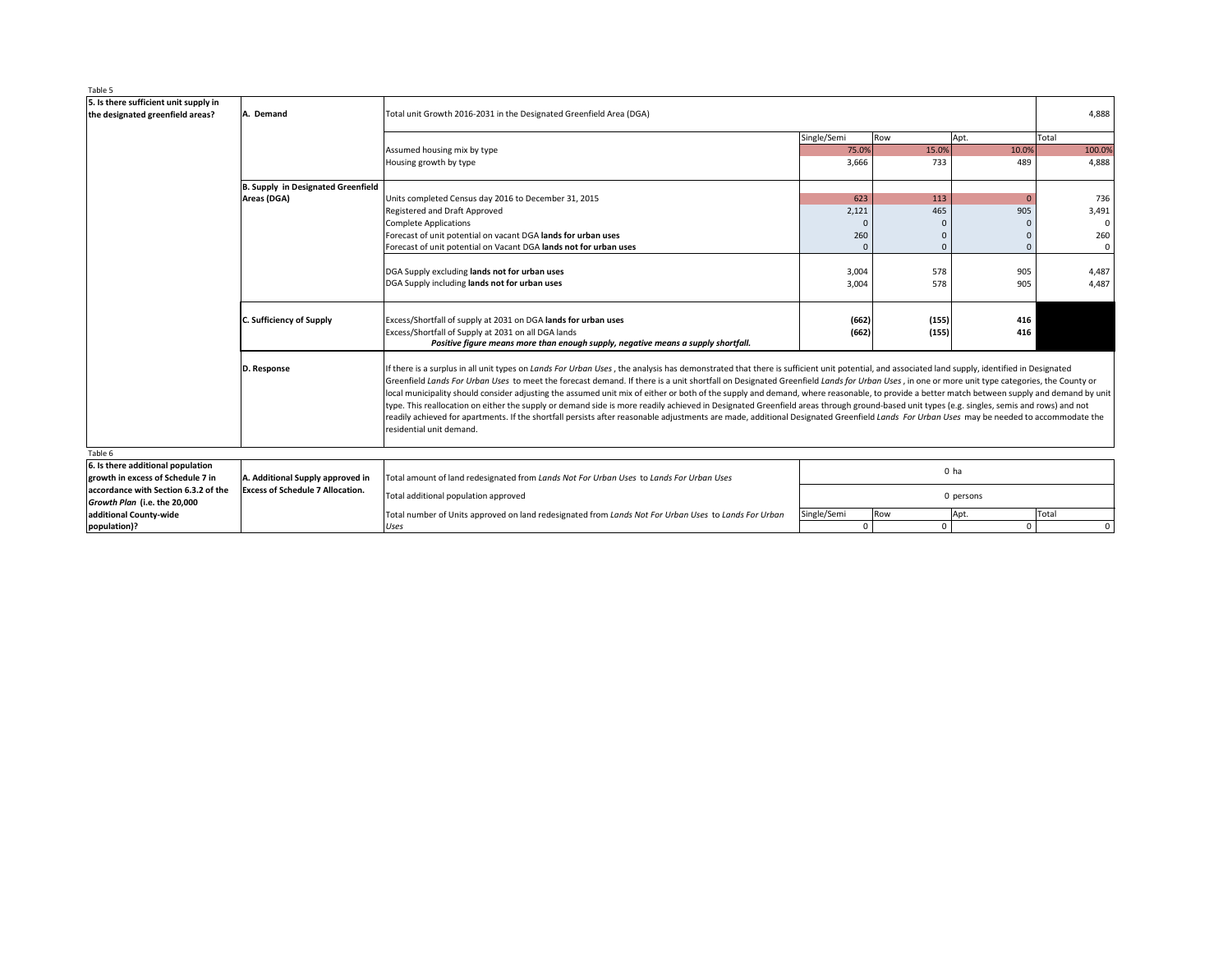Notes:

1. For some lower-tier municipalities in Simcoe County, the residential supply includes unit potential on Lands for Urban Uses and Lands Not for Urban Uses, per s.6.3.2.2. of the Growth Plan. These terms and the associated 2017. Development potential on some lands may be somewhat over-estimated and require further refinement in the context of updated information that may be received. The County will continue to work with lower-tier municipal residential supply information in order to provide an appropriate basis for managing growth and land use planning in Simcoe County.

2. The residential land budget approach and results will be reviewed in the context of the Growth Plan, 2017 which comes into effect on July 1, 2017. At such time that the Province releases the forthcoming standard land ne review the results and undertake any necessary updates to remain consistent with Provincial policy.

| Table 7                            |                                                     |                                                                                                                                                                                                                                                                                                                                                                                                                                                                                                                                                                                         |                   |          |             |  |
|------------------------------------|-----------------------------------------------------|-----------------------------------------------------------------------------------------------------------------------------------------------------------------------------------------------------------------------------------------------------------------------------------------------------------------------------------------------------------------------------------------------------------------------------------------------------------------------------------------------------------------------------------------------------------------------------------------|-------------------|----------|-------------|--|
| 7. How does the overall housing    |                                                     |                                                                                                                                                                                                                                                                                                                                                                                                                                                                                                                                                                                         |                   |          | 2016 - 2031 |  |
| unit analysis relate to Schedule 7 |                                                     |                                                                                                                                                                                                                                                                                                                                                                                                                                                                                                                                                                                         | 2016 - 2031 Units | 2031 ppu | Population  |  |
|                                    |                                                     |                                                                                                                                                                                                                                                                                                                                                                                                                                                                                                                                                                                         |                   |          |             |  |
|                                    | A. Demand by Growth Plan Policy                     | Growth in all delineated built boundaries & undelineated built-up areas                                                                                                                                                                                                                                                                                                                                                                                                                                                                                                                 | 3314              | 2.40     | 7,953       |  |
|                                    | Area                                                | Growth Outside Settlement Areas                                                                                                                                                                                                                                                                                                                                                                                                                                                                                                                                                         | 83                | 2.75     | 228         |  |
|                                    |                                                     | <b>Growth in Designated Greenfield Areas</b>                                                                                                                                                                                                                                                                                                                                                                                                                                                                                                                                            | 4,888             | 2.69     | 13,148      |  |
|                                    |                                                     |                                                                                                                                                                                                                                                                                                                                                                                                                                                                                                                                                                                         |                   |          |             |  |
|                                    |                                                     | Total Supply in all delineated built boundaries & undelineated built-up areas                                                                                                                                                                                                                                                                                                                                                                                                                                                                                                           | 1911              | 2.40     | 4,586       |  |
|                                    |                                                     | B. Supply by Growth Plan Policy Area Total Supply Outside Settlement Areas                                                                                                                                                                                                                                                                                                                                                                                                                                                                                                              | 31                | 2.75     | 85          |  |
|                                    |                                                     | Total Supply in all Designated Greenfield Areas                                                                                                                                                                                                                                                                                                                                                                                                                                                                                                                                         | 4,487             | 2.69     | 12,070      |  |
|                                    | C. Surplus or (Deficit) by Growth                   | Delineated built boundaries & undelineated built-up areas                                                                                                                                                                                                                                                                                                                                                                                                                                                                                                                               | (1,403)           |          | (3, 366)    |  |
|                                    | Plan Policy Area                                    | Outside Settlement Areas                                                                                                                                                                                                                                                                                                                                                                                                                                                                                                                                                                | (52)              |          | (143)       |  |
|                                    |                                                     | Designated Greenfield Area                                                                                                                                                                                                                                                                                                                                                                                                                                                                                                                                                              | (401)             |          | (1,078)     |  |
|                                    |                                                     |                                                                                                                                                                                                                                                                                                                                                                                                                                                                                                                                                                                         |                   |          |             |  |
|                                    | D. Total Supply vs. Total Schedule 7   Total Demand |                                                                                                                                                                                                                                                                                                                                                                                                                                                                                                                                                                                         | 8,284             |          | 21,328      |  |
|                                    | <b>Demand</b>                                       | <b>Total Supply</b>                                                                                                                                                                                                                                                                                                                                                                                                                                                                                                                                                                     | 6,429             |          | 16,742      |  |
|                                    |                                                     | <b>Surplus or (Deficit)</b>                                                                                                                                                                                                                                                                                                                                                                                                                                                                                                                                                             | (1,855)           |          | (4, 587)    |  |
|                                    | E. Response                                         |                                                                                                                                                                                                                                                                                                                                                                                                                                                                                                                                                                                         |                   |          |             |  |
|                                    |                                                     | A positive figure in the last line of Section C, Designated Greenfield Area Lands for Urban Uses, indicates there is sufficient supply of Designated Greenfield Lands For Urban Uses to<br>accomodate the Schedule 7 population forecasts. A negative figure in the last line of Section C, Designated Greenfield Area Lands for Urban Uses, indicates that there is insufficient DGA land<br>supply to accommodate the Schedule 7 population forecasts. As a result, additional residential land supply may need to be identified through the designation of Lands Not For Urban Uses. |                   |          |             |  |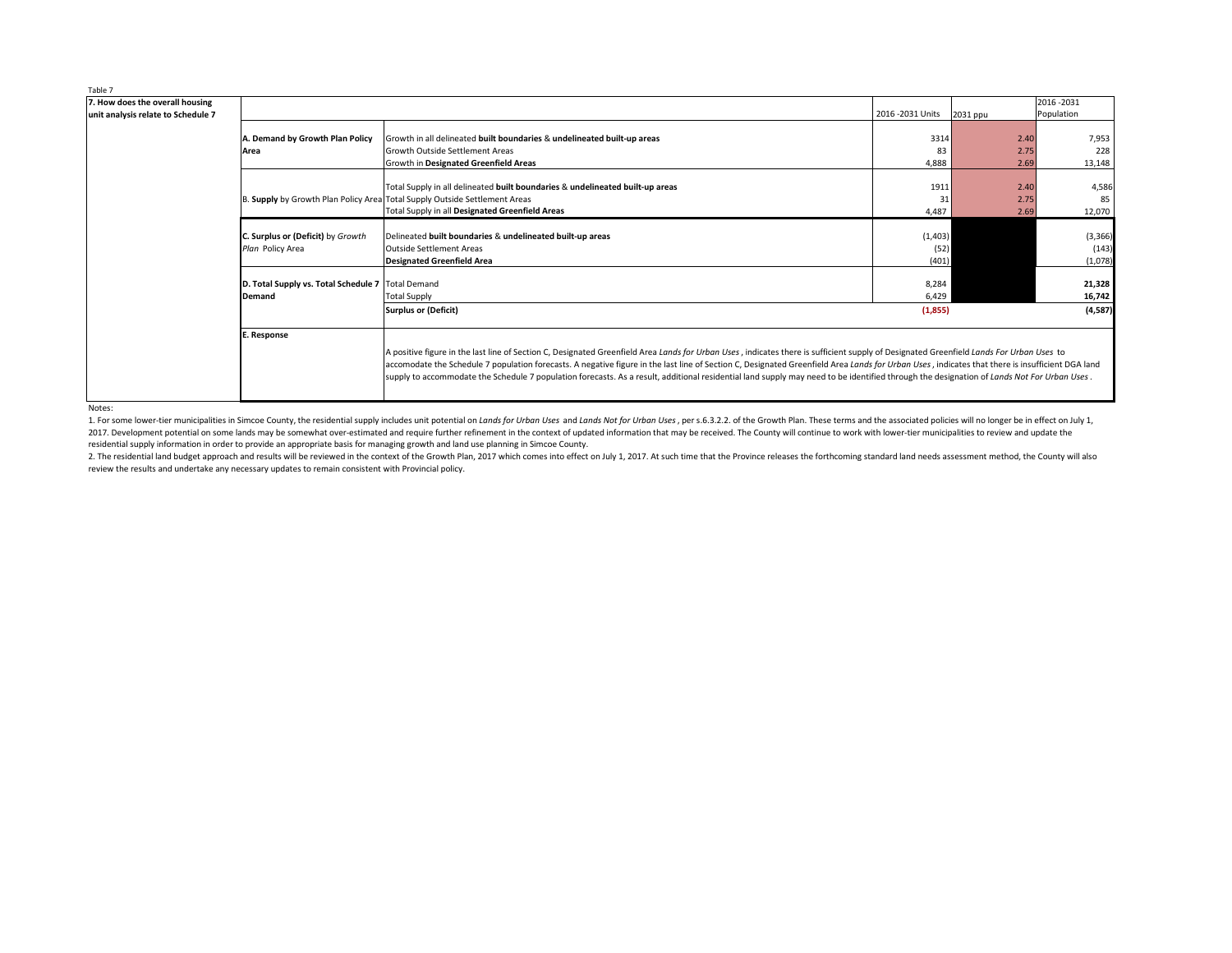|                                 |            | Growth Plan Policy Area |            |       |
|---------------------------------|------------|-------------------------|------------|-------|
| <b>Total Units</b><br>Remaining | iBB        | <b>iUBUA</b>            | <b>DGA</b> | Rural |
| 59                              | <b>YES</b> |                         |            |       |
| 160                             |            |                         | <b>YES</b> |       |
| 167                             |            |                         | <b>YES</b> |       |
| 170                             |            |                         | <b>YES</b> |       |
| 443                             |            |                         | <b>YES</b> |       |
| 577                             |            |                         | <b>YES</b> |       |
| 37                              |            |                         | <b>YES</b> |       |
| 1,181                           |            | <b>YES</b>              |            |       |
| 157                             |            |                         | <b>YES</b> |       |
| 30                              | <b>YES</b> |                         |            |       |
| 27                              |            |                         | <b>YES</b> |       |
| 108                             |            |                         | <b>YES</b> |       |
| $\overline{4}$                  |            |                         | <b>YES</b> |       |
| $\overline{5}$                  |            |                         | <b>YES</b> |       |
| 69                              |            |                         | <b>YES</b> |       |
| 142                             |            | <b>YES</b>              |            |       |
| 28                              |            |                         | <b>YES</b> |       |
| 772                             |            |                         | <b>YES</b> |       |
| 25                              |            | <b>YES</b>              |            |       |
| 66                              |            |                         | <b>YES</b> |       |
| 163                             |            |                         | <b>YES</b> |       |
| 478                             |            |                         | <b>YES</b> |       |
| 60                              |            |                         | <b>YES</b> |       |
| $\overline{0}$                  |            |                         |            |       |
| $\overline{0}$                  |            |                         |            |       |
| $\overline{0}$                  |            |                         |            |       |

| All Registered and Draft Approved Plans       |                                        | Units Remaining to be Built |                  |                |                |                                 |            | Growth Plan Policy Ar |            |
|-----------------------------------------------|----------------------------------------|-----------------------------|------------------|----------------|----------------|---------------------------------|------------|-----------------------|------------|
| <b>Application/File #</b>                     | <b>Development Name</b>                | <b>Singles</b>              | <b>Semis</b>     | <b>Rows</b>    | Apts.          | <b>Total Units</b><br>Remaining | iBB        | <b>iUBUA</b>          | DGA        |
| NT-T-0903                                     | <b>York-Hop Corporation (Nautical)</b> | $\Omega$                    | 36               | 23             | $\overline{0}$ | 59                              | <b>YES</b> |                       |            |
| NT-T-0304                                     | Nottawasaga Estates                    | 160                         | $\overline{0}$   | $\overline{0}$ | $\overline{0}$ | 160                             |            |                       | <b>YES</b> |
| NT-T-0601/0306                                | Rizzardo (east)                        | 105                         | $\overline{0}$   | 62             | $\overline{0}$ | 167                             |            |                       | <b>YES</b> |
| NT-T-99009                                    | <b>Briar Hill West-1</b>               | 170                         | $\overline{0}$   | $\overline{0}$ | $\overline{0}$ | 170                             |            |                       | <b>YES</b> |
| NT-T-95017                                    | <b>LRG Tottenham</b>                   | 94                          | 204              | 41             | 104            | 443                             |            |                       | <b>YES</b> |
| NT-T-0901                                     | NHD Developments/Sorbara<br>Beeton     | 457                         | 120              | $\overline{0}$ | $\mathbf 0$    | 577                             |            |                       | <b>YES</b> |
| NT-T-0902                                     | Alliance Homes/Big Country Homes       | 37                          | $\overline{0}$   | $\overline{0}$ | $\overline{0}$ | 37                              |            |                       | <b>YES</b> |
| NT-T-03002                                    | <b>Belterra</b>                        | 773                         | 48               | 360            | $\overline{0}$ | 1,181                           |            | <b>YES</b>            |            |
| NT-T-1603                                     | <b>Fletcher Meadows</b>                | 157                         | $\overline{0}$   | $\overline{0}$ | $\overline{0}$ | 157                             |            |                       | <b>YES</b> |
| NT-MPL-16012                                  | Rayville                               | 30                          | $\overline{0}$   | $\overline{0}$ | $\Omega$       | 30                              | <b>YES</b> |                       |            |
| 51M-1013                                      | <b>York-Hop Corporation (Nautical)</b> | $\overline{0}$              | 3 <sup>2</sup>   | 24             | $\overline{0}$ | 27                              |            |                       | <b>YES</b> |
| 51m-1038                                      | <b>Ballymore</b>                       | $\overline{0}$              | $\overline{0}$   | $\overline{0}$ | 108            | 108                             |            |                       | <b>YES</b> |
| 51m-1025                                      | <b>Ballymore</b>                       | $\overline{4}$              | $\overline{0}$   | $\overline{0}$ | $\overline{0}$ |                                 |            |                       | <b>YES</b> |
| <b>NT-MPL-1704</b>                            | <b>Ballymore Phase 4A</b>              | 5                           | $\overline{0}$   | $\overline{0}$ | $\mathbf 0$    |                                 |            |                       | <b>YES</b> |
| NT-MPL-16013                                  | <b>Big Country North Phase 1</b>       | 69                          | $\overline{0}$   | $\overline{0}$ | $\overline{0}$ | 69                              |            |                       | <b>YES</b> |
| NT-MPL-16011                                  | Belterra - Phase 2                     | 130                         | $\overline{0}$   | 12             | $\overline{0}$ | 142                             |            | <b>YES</b>            |            |
| 51M-864                                       | Schickedanz Phase 2 & 3                | 28                          | $\overline{0}$   | $\overline{0}$ | $\Omega$       | 28                              |            |                       | <b>YES</b> |
| 51M-954, 955 & 956                            | Rizzardo (west)                        | 309                         | $\overline{0}$   | 52             | 411            | 772                             |            |                       | <b>YES</b> |
| 51M-1005                                      | <b>Belterra</b>                        | $\overline{23}$             | $\overline{2}$   | $\overline{0}$ | $\overline{0}$ | 25                              |            | <b>YES</b>            |            |
| NT-MPL-1707                                   | LRG Tottenham Inc. Phase 2             | 28                          | 38               | $\overline{0}$ | $\overline{0}$ | 66                              |            |                       | <b>YES</b> |
| <b>NT-MPL-1706</b>                            | B.G. Properties - Phase 2              | 47                          | 16               | $\overline{0}$ | 100            | 163                             |            |                       | <b>YES</b> |
| <b>NT-CD-1601</b>                             | Briar Hill - Whole Plan                | 10                          | $\overline{0}$   | 286            | 182            | 478                             |            |                       | <b>YES</b> |
| <b>NT-MPL-1705</b>                            | <b>Ballymore Phase 4B</b>              | 60                          | $\overline{0}$   | $\overline{0}$ | $\overline{0}$ | 60                              |            |                       | <b>YES</b> |
|                                               |                                        |                             |                  |                |                |                                 |            |                       |            |
|                                               |                                        |                             |                  |                |                |                                 |            |                       |            |
| <b>Total Inside Built Boundary</b>            |                                        | 30                          | 36               | 23             | 0              | 89                              |            |                       |            |
| Total Inside Undelineated Built-Up Area       |                                        | 926                         | 50               | 372            | $\Omega$       | 1,348                           |            |                       |            |
| <b>Total in Designated Greenfield Area</b>    |                                        | 1,740                       | 381              | 465            | 905            | 3,491                           |            |                       |            |
| <b>Total Outside Settlement Areas (Rural)</b> |                                        | 0 <sup>1</sup>              | 0 <sup>1</sup>   | $\overline{0}$ | 0              | $\Omega$                        |            |                       |            |
| <b>Total</b>                                  |                                        | 2,696                       | 467 <sup>1</sup> | 860            | 905            | 4,928                           |            |                       |            |
| Addition Check (all should be zero)           |                                        | 0                           | 0                | 0              | 0              | 0                               |            |                       |            |
|                                               | iBB Unit Split in %                    | 34%                         | 40%              | 26%            | 0%             | 100%                            |            |                       |            |
|                                               | iUBUA Unit Split in %                  | n/a                         | n/a              | n/a            | n/a            | n/a                             |            |                       |            |
|                                               | DGA Unit Split in %                    | 50%                         | 11%              | 13%            | 26%            | 100%                            |            |                       |            |

|                                |            | Growth Plan Policy Area |            |       |
|--------------------------------|------------|-------------------------|------------|-------|
| <b>Total Units</b><br>Proposed | iBB        | <b>iUBUA</b>            | <b>DGA</b> | Rural |
| 60                             | <b>YES</b> |                         |            |       |
|                                |            |                         |            |       |
|                                |            |                         |            |       |

|                             |                             | Assumed Housing Mix<br>Total Unit Potential by Type |      |     |      |       |        |      |     |      |       |
|-----------------------------|-----------------------------|-----------------------------------------------------|------|-----|------|-------|--------|------|-----|------|-------|
| Settlement Area             | <b>Total Unit Potential</b> | Single                                              | Semi | Row | Apt. | Total | Single | Semi | Row | Apt. | Total |
| Alliston                    |                             | 100%                                                | 0%   | 0%  | 0%   | 100%  | 16     |      |     |      | 16    |
| Beeton - Multiple Sites     | 341                         | 100%                                                | 0%   | 0%  | 0%   | 100%  | 341    |      |     |      | 341   |
| Tottenham - Multiple Sites  | 39                          | 100%                                                | 0%   | 0%  | 0%   | 100%  | 39     |      |     |      | 39    |
|                             |                             | 100%                                                | 0%   | 0%  | 0%   | 100%  |        |      |     |      |       |
|                             |                             | 100%                                                | 0%   | 0%  | 0%   | 100%  |        |      |     |      |       |
|                             |                             | 100%                                                | 0%   | 0%  | 0%   | 100%  |        |      |     |      |       |
| Total Inside Built Boundary | <b>396</b>                  | 100%                                                | 0%   | 0%  | 0%   | 100%  | 396    |      |     |      | 396   |

| <b>Complete Applications Pending Approval</b>        |                         | Proposed Units by Type |              |             |                   |                                       |  |
|------------------------------------------------------|-------------------------|------------------------|--------------|-------------|-------------------|---------------------------------------|--|
| <b>Application/File #</b>                            | <b>Development Name</b> | <b>Singles</b>         | <b>Semis</b> | <b>Rows</b> | <b>Apartments</b> | <b>Total Units</b><br><b>Proposed</b> |  |
| 17 and 23 Dillane Street West<br>NT-CD-1602<br>Condo |                         | $\Omega$               | $\mathbf 0$  | $\mathbf 0$ | 60                | 60                                    |  |
|                                                      |                         |                        |              |             |                   |                                       |  |
|                                                      |                         |                        |              |             |                   |                                       |  |
| <b>Total Inside Built Boundary</b>                   |                         | $\Omega$               | $\Omega$     | $\Omega$    | 60                | 60                                    |  |
| Total Inside Undelineated Built-Up Area              |                         | 0                      | 0            | $\Omega$    |                   |                                       |  |
| <b>Total in Designated Greenfield Area</b>           |                         | 0                      | 0            | 0           |                   |                                       |  |
| <b>Total Outside Settlement Areas (Rural)</b>        |                         | $\Omega$               | 0            |             |                   |                                       |  |
| <b>Total</b>                                         |                         | 0                      | 0            | $\bf{0}$    | 60                | 60                                    |  |
| Addition Check (all should be zero)                  |                         | 0                      | 0            | 0           | $\Omega$          | 0                                     |  |
|                                                      | iBB Unit Split in %     | 0%                     | 0%           | 0%          | 100%              | 100%                                  |  |
|                                                      | iUBUA Unit Split in %   | n/a                    | n/a          | n/a         | n/a               | n/a                                   |  |
|                                                      | DGA Unit Split in %     | n/a                    | n/a          | n/a         | n/a               | n/a                                   |  |

|                        |                             |        | Assumed Housing Mix |     |      |       |        | <b>Total Unit Potential by Type</b> |     |      |       |  |              |            |
|------------------------|-----------------------------|--------|---------------------|-----|------|-------|--------|-------------------------------------|-----|------|-------|--|--------------|------------|
| Location/Land Holder   | <b>Total Unit Potential</b> | Single | Semi                | Row | Apt. | Total | Single | Semi                                | Row | Apt. | Total |  | <b>iUBUA</b> | <b>DGA</b> |
| <b>Beeton DGA</b>      | 260                         | 100%   | 0%                  | 0%  | 0%   | 100%  | 260    |                                     |     |      | 260   |  |              | <b>YES</b> |
|                        |                             | 100%   | 0%                  | 0%  | 0%   | 100%  |        |                                     |     |      |       |  |              |            |
| <b>iUBUA Total</b>     |                             | n/a    | n/a                 | n/a | n/a  | n/a   |        |                                     |     |      |       |  |              |            |
| <b>DGA Total</b>       | 260                         | 100%   | 0%                  | 0%  | 0%   | 100%  | 260    |                                     |     |      | 260   |  |              |            |
| <b>FUU Lands Total</b> | 260                         |        |                     |     |      |       |        |                                     |     |      |       |  |              |            |

| iUBUA | <b>DGA</b> |
|-------|------------|
|       | YFS        |
|       |            |

|                                 | <b>Unit Potential</b> | <b>Assumed Housing Mix</b> |      |     |      |       |        | <b>Total Unit Potential by Type</b> |     |      |       |  |  |
|---------------------------------|-----------------------|----------------------------|------|-----|------|-------|--------|-------------------------------------|-----|------|-------|--|--|
| <b>Designation and Location</b> |                       | Single                     | Semi | Row | Apt. | ⊺otal | Single | Semi                                | Row | Apt. | Total |  |  |
| NT-ALLOC-27                     |                       | 100%                       | 0%   | 0%  | 0%   | 100%  | 25     |                                     |     |      | 25    |  |  |
|                                 |                       | 100%                       | 0%   | 0%  | 0%   | 100%  |        |                                     |     |      |       |  |  |
|                                 |                       |                            |      |     |      | 0%    |        |                                     |     |      |       |  |  |
| <b>Total</b>                    | <b>251</b>            | 100%                       | 0%   | 0%  | 0%   | 100%  | 25     |                                     |     |      | 25    |  |  |

#### Unit Potential on All Vacant *Lands Not For Urban Uses*

|                         |                             |        | <b>Assumed Housing Mix</b> |     |      |       |        | <b>Total Unit Potential by Type</b> |     |      |       |  |              |            |
|-------------------------|-----------------------------|--------|----------------------------|-----|------|-------|--------|-------------------------------------|-----|------|-------|--|--------------|------------|
| Location/Land Holder    | <b>Total Unit Potential</b> | Single | Sem                        | Row | Apt. | Total | Single | Semi                                | Row | Apt. | Гоtal |  | <b>iUBUA</b> | <b>DGA</b> |
| <b>NONE</b>             |                             | 100%   | 0%                         | 0%  | 0%   | 100%  |        |                                     |     |      |       |  |              |            |
|                         |                             | 70%    | 30%                        | 0%  | 0%   | 100%  |        |                                     |     |      |       |  |              |            |
|                         |                             | 100%   | 0%                         | 0%  | 0%   | 100%  |        |                                     |     |      |       |  |              |            |
|                         |                             | 100%   | 0%                         | 0%  | 0%   | 100%  |        |                                     |     |      |       |  |              |            |
| <b>iUBUA Total</b>      |                             | n/a    | n/a                        | n/a | n/a  | n/al  |        |                                     |     |      |       |  |              |            |
| <b>DGA Total</b>        |                             | n/a    | n/a                        | n/a | n/a  | n/a   |        |                                     |     |      |       |  |              |            |
| <b>FNUU Lands Total</b> |                             |        |                            |     |      |       |        |                                     |     |      |       |  |              |            |

| iUBUA | <b>DGA</b> |
|-------|------------|
|       |            |
|       |            |
|       |            |
|       |            |

## Data current as of December 2016 Municipality: NEW TECUMSETH

### All Vacant Lands Designated for Residential Development **Outside Settlement Areas**

#### Unit Potential on All Vacant *Lands For Urban Uses*

### Unit Potential on All Vacant Lands Within Delineated Built Boundary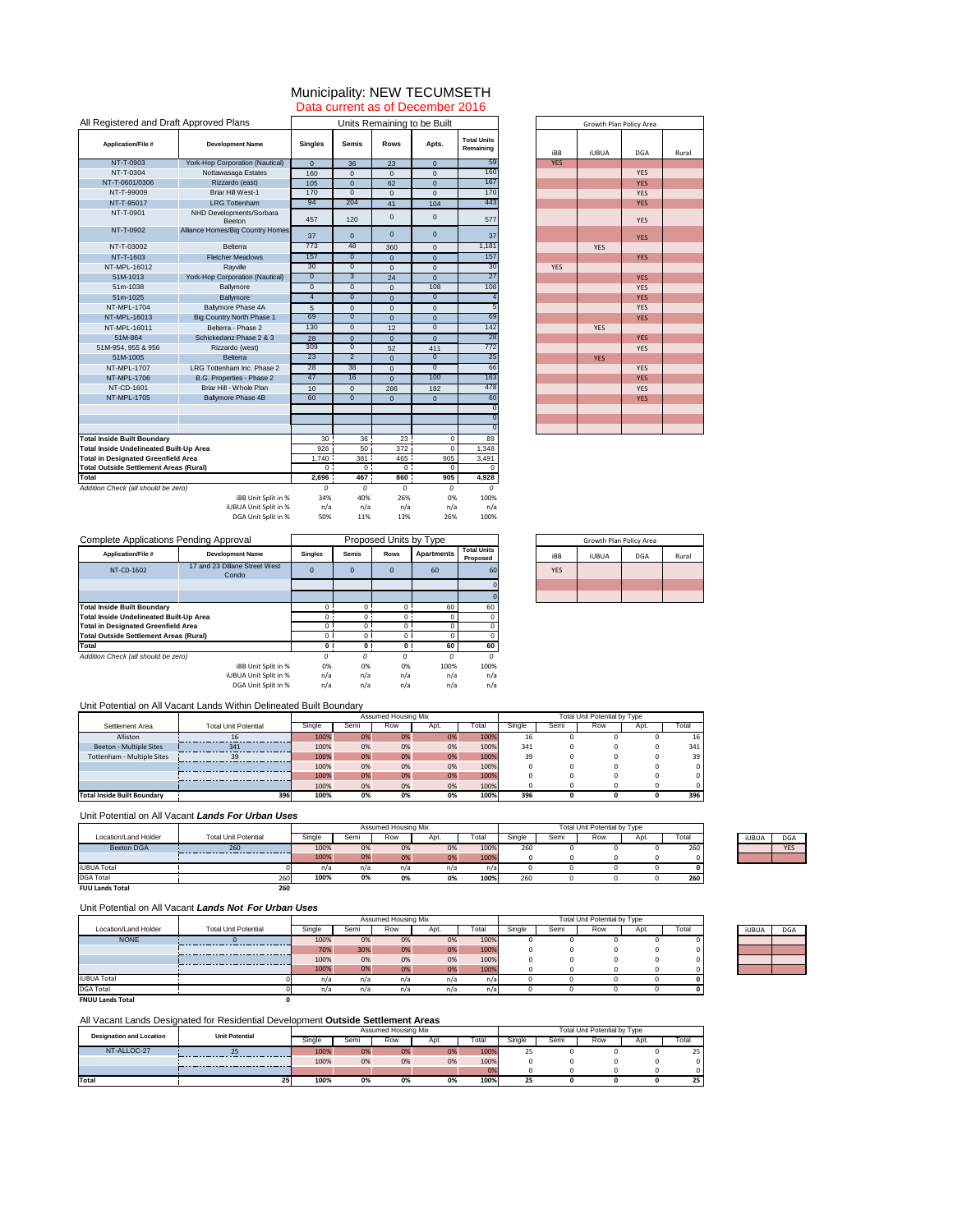#### **Census Data Inputs to Simcoe County Land Budget - 2017 Update Population by Local Municipality**

| 2016 Population                                     |                  |                      |               |                      |              |  |  |  |  |  |  |
|-----------------------------------------------------|------------------|----------------------|---------------|----------------------|--------------|--|--|--|--|--|--|
| <b>Municipality</b>                                 | <b>Household</b> | <b>Non-Household</b> | <b>Census</b> | <b>Undercoverage</b> | <b>Total</b> |  |  |  |  |  |  |
| Adjala-Tosorontio                                   | 10,858           | 117                  | 10,975        | 341                  | 11,316       |  |  |  |  |  |  |
| <b>Bradford West Gwillimbury</b>                    | 34,882           | 443                  | 35,325        | 1,097                | 36,422       |  |  |  |  |  |  |
| Clearview                                           | 13,905           | 246                  | 14,151        | 440                  | 14,591       |  |  |  |  |  |  |
| Collingwood                                         | 21,084           | 709                  | 21,793        | 677                  | 22,470       |  |  |  |  |  |  |
| Essa                                                | 20,473           | 610                  | 21,083        | 655                  | 21,738       |  |  |  |  |  |  |
| Innisfil                                            | 36,433           | 133                  | 36,566        | 1,136                | 37,702       |  |  |  |  |  |  |
| Midland                                             | 16,368           | 496                  | 16,864        | 524                  | 17,388       |  |  |  |  |  |  |
| <b>New Tecumseth</b>                                | 33,637           | 605                  | 34,242        | 1,063                | 35,305       |  |  |  |  |  |  |
| Oro-Medonte                                         | 20,991           | 45                   | 21,036        | 653                  | 21,689       |  |  |  |  |  |  |
| Penetanguishene                                     | 8,317            | 645                  | 8,962         | 278                  | 9,240        |  |  |  |  |  |  |
| Ramara                                              | 9,437            | 51                   | 9,488         | 295                  | 9,783        |  |  |  |  |  |  |
| Severn                                              | 13,377           | 100                  | 13,477        | 419                  | 13,896       |  |  |  |  |  |  |
| Springwater                                         | 18,951           | 108                  | 19,059        | 592                  | 19,651       |  |  |  |  |  |  |
| Tay                                                 | 9,960            | 73                   | 10,033        | 312                  | 10,345       |  |  |  |  |  |  |
| <b>Tiny</b>                                         | 11,680           | 107                  | 11,787        | 366                  | 12,153       |  |  |  |  |  |  |
| Wasaga Beach                                        | 20,513           | 162                  | 20,675        | 642                  | 21,317       |  |  |  |  |  |  |
| <b>Municipal Simcoe County</b>                      | 300,823          | 4,693                | 305,516       | 9,489                | 315,005      |  |  |  |  |  |  |
| <b>Barrie</b>                                       | 138,860          | 2,574                | 141,434       | 4,393                | 145,827      |  |  |  |  |  |  |
| Orillia                                             | 30,054           | 1,112                | 31,166        | 968                  | 32,134       |  |  |  |  |  |  |
| <b>Simcoe Census Division (excl. First Nations)</b> | 469,687          | 8,429                | 478,116       | 14,849               | 492,965      |  |  |  |  |  |  |
| <b>First Nation Areas</b>                           | 617              | 917                  | 1,534         | 48                   | 1,582        |  |  |  |  |  |  |
| <b>Simcoe Census Division</b>                       | 469,851          | 9,799                | 479,650       | 14,897               | 494,547      |  |  |  |  |  |  |

Note: Total Census Division population of 494,547 is taken from Statistics Canada's Annual Demographic Estimates released on March 8, 2017.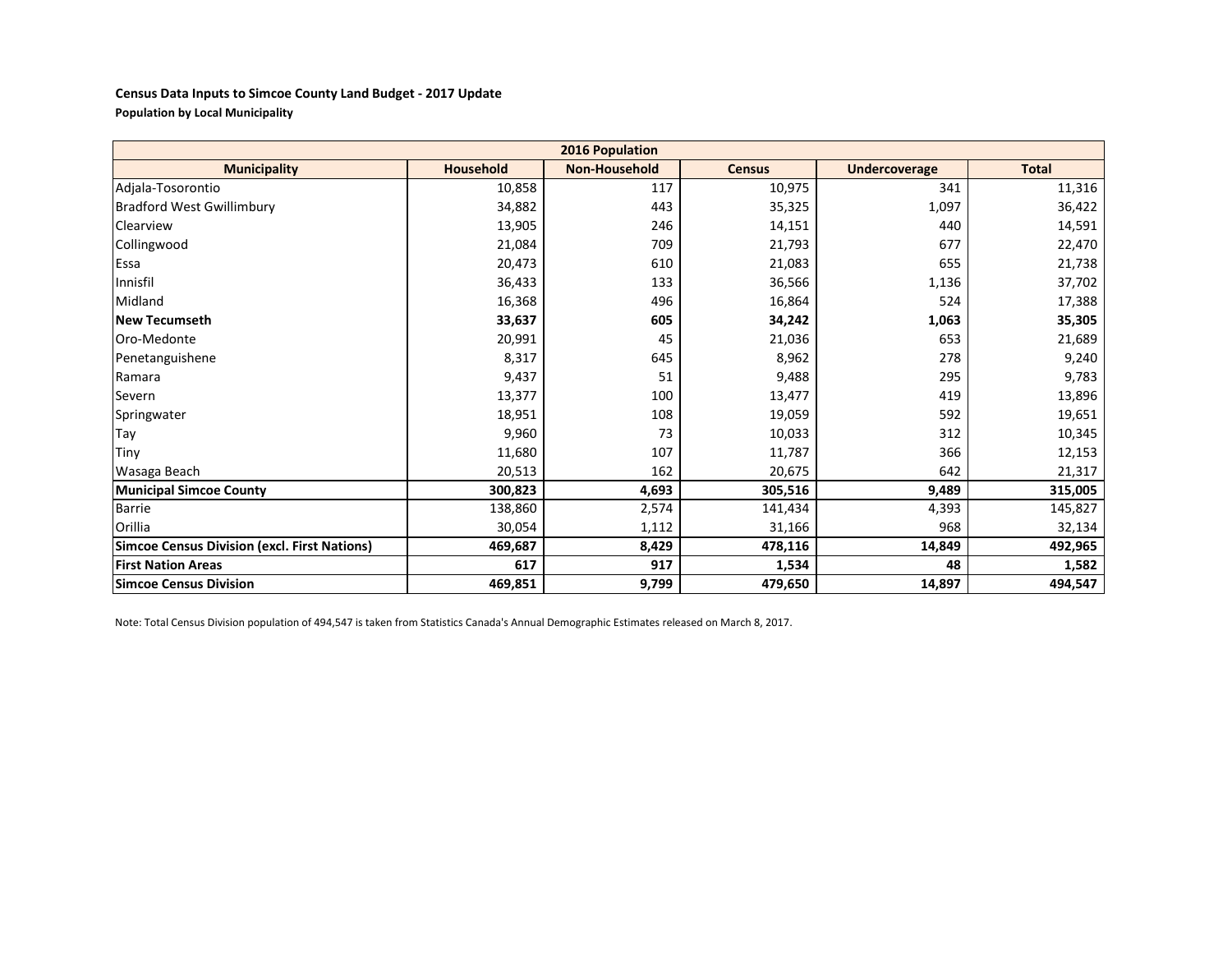**2016 Total, Occupied & Non-permanent Housing Units** 

| <b>Total &amp; Occupied Housing Units, 2016 Census</b> |                            |                               |                   |                     |                        |  |  |  |  |  |  |  |
|--------------------------------------------------------|----------------------------|-------------------------------|-------------------|---------------------|------------------------|--|--|--|--|--|--|--|
| <b>Municipality</b>                                    | <b>Total Housing Units</b> | <b>Occupied Housing Units</b> | <b>Difference</b> | % Seasonal / Vacant | <b>PPU (All units)</b> |  |  |  |  |  |  |  |
| Adjala-Tosorontio                                      | 3,974                      | 3,834                         | 140               | 3.5%                | 2.83                   |  |  |  |  |  |  |  |
| <b>Bradford West Gwillimbury</b>                       | 11,918                     | 11,591                        | 327               | 2.7%                | 3.01                   |  |  |  |  |  |  |  |
| Clearview                                              | 6,040                      | 5,335                         | 705               | 11.7%               | 2.61                   |  |  |  |  |  |  |  |
| Collingwood                                            | 11,617                     | 9,556                         | 2,061             | 17.7%               | 2.21                   |  |  |  |  |  |  |  |
| Essa                                                   | 7,478                      | 7,179                         | 299               | 4.0%                | 2.85                   |  |  |  |  |  |  |  |
| Innisfil                                               | 14,875                     | 13,364                        | 1,511             | 10.2%               | 2.73                   |  |  |  |  |  |  |  |
| Midland                                                | 7,739                      | 7,374                         | 365               | 4.7%                | 2.22                   |  |  |  |  |  |  |  |
| <b>New Tecumseth</b>                                   | 13,191                     | 12,906                        | 285               | 2.2%                | 2.61                   |  |  |  |  |  |  |  |
| Oro-Medonte                                            | 9,013                      | 7,989                         | 1,024             | 11.4%               | 2.63                   |  |  |  |  |  |  |  |
| Penetanguishene                                        | 3,990                      | 3,679                         | 311               | 7.8%                | 2.26                   |  |  |  |  |  |  |  |
| Ramara                                                 | 6,028                      | 4,032                         | 1,996             | 33.1%               | 2.34                   |  |  |  |  |  |  |  |
| Severn                                                 | 6,927                      | 5,436                         | 1,491             | 21.5%               | 2.46                   |  |  |  |  |  |  |  |
| Springwater                                            | 7,234                      | 6,694                         | 540               | 7.5%                | 2.83                   |  |  |  |  |  |  |  |
| Tay                                                    | 4,931                      | 4,127                         | 804               | 16.3%               | 2.41                   |  |  |  |  |  |  |  |
| Tiny                                                   | 9,712                      | 4,899                         | 4,813             | 49.6%               | 2.38                   |  |  |  |  |  |  |  |
| Wasaga Beach                                           | 12,516                     | 9,005                         | 3,511             | 28.1%               | 2.28                   |  |  |  |  |  |  |  |
| <b>Municipal Simcoe County</b>                         | 137,183                    | 117,000                       | 20,183            | 14.7%               | 2.57                   |  |  |  |  |  |  |  |
| <b>Barrie</b>                                          | 54,227                     | 52,476                        | 1,751             | 3.2%                | 2.65                   |  |  |  |  |  |  |  |
| Orillia                                                | 14,287                     | 13,477                        | 810               | 5.7%                | 2.23                   |  |  |  |  |  |  |  |
| <b>Simcoe Census Division</b>                          | 205,697                    | 182,953                       | 22,744            | 11.1%               | 2.57                   |  |  |  |  |  |  |  |

Note: Totals for Simcoe County do not include any First Nation Reserve Lands.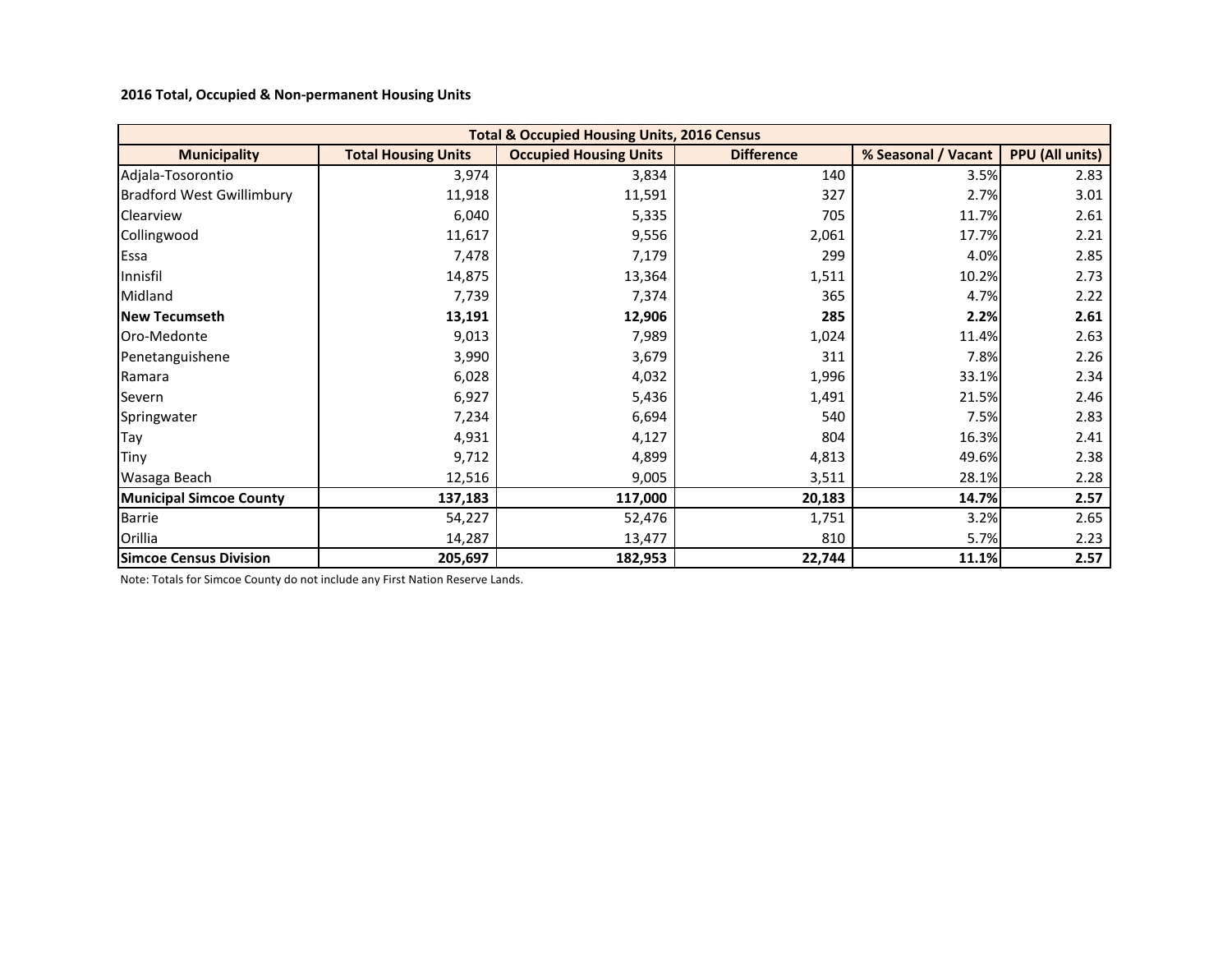**Census Data Inputs to Simcoe County Land Budget - 2017 Update Census based on 2016 Census.** Census figure Census figure<br> **Persons Per Unit (PPU) by unit type based on 2011 Census; All Units 2016 PPUs based on 2016 Censu** Persons Per Unit (PPU) by unit type based on 2011 Census; All Units 2016 PPUs based on 2016 Census.

|      |             | Adjala-Tosorontio |                  |                  |      | <b>Bradford West Gwillimbury</b> |            |                  |                  |
|------|-------------|-------------------|------------------|------------------|------|----------------------------------|------------|------------------|------------------|
|      | Single/Semi | <b>Row</b>        | <b>Apartment</b> | <b>All Units</b> |      | Single/Semi                      | <b>Row</b> | <b>Apartment</b> | <b>All Units</b> |
| 2001 | 3.07        | n/a               | 1.78             | 3.04             | 2001 | 3.35                             | 2.30       | 2.06I            | 3.11             |
| 2006 | 3.01        | n/a               | 2.48             | 2.98             | 2006 | 3.12                             | 2.59       | 2.34             | 2.99             |
| 2011 | 2.94        | 4.00              | 1.75             | 2.94             | 2011 | 3.09                             | 2.55       | 2.16             | 2.93             |
| 2016 | 2.91        | 3.95              | 1.73             | 2.83             | 2016 | 3.05                             | 2.52       | 2.14             | 3.01             |
| 2021 | 2.86        | 3.89              | 1.70             | 2.84             | 2021 | 3.00                             | 2.48       | 2.10             | 2.85             |
| 2026 | 2.83        | 3.86              | 1.68             | 2.81             | 2026 | 2.97                             | 2.46       | 2.08             | 2.82             |
| 2031 | 2.83        | 3.86              | 1.68             | 2.80             | 2031 | 2.97                             | 2.46       | 2.08             | 2.82             |

|             | <b>Adjala-Tosorontio</b> |                  |                  | <b>Bradford West Gwillimbury</b> |             |            |           |                  |  |
|-------------|--------------------------|------------------|------------------|----------------------------------|-------------|------------|-----------|------------------|--|
| Single/Semi | <b>Row</b>               | <b>Apartment</b> | <b>All Units</b> |                                  | Single/Semi | <b>Row</b> | Apartment | <b>All Units</b> |  |
| 3.07        | n/a                      | 1.78             | 3.04             | 2001                             | 3.35        | 2.30       | 2.06      | 3.11             |  |
| 3.01        | n/a                      | 2.48             | 2.98             | 2006                             | 3.12        | 2.59       | 2.34      | 2.99             |  |
| 2.94        | 4.00                     | 1.75             | 2.94             | 2011                             | 3.09        | 2.55       | 2.16      | 2.93             |  |
| 2.91        | 3.95                     | 1.73             | 2.83             | 2016                             | 3.05        | 2.52       | 2.14      | 3.01             |  |
| 2.86        | 3.89                     | 1.70             | 2.84             | 2021                             | 3.00        | 2.48       | 2.10      | 2.85             |  |
| 2.83        | 3.86                     | 1.68             | 2.81             | 2026                             | 2.97        | 2.46       | 2.08      | 2.82             |  |
| 2.83        | 3.86                     | 1.68             | 2.80             | 2031                             | 2.97        | 2.46       | 2.08      | 2.82             |  |

|      |             | <b>Clearview</b> |           |                  |      |             | <b>Collingwood</b> |                  |                  |
|------|-------------|------------------|-----------|------------------|------|-------------|--------------------|------------------|------------------|
|      | Single/Semi | <b>Row</b>       | Apartment | <b>All Units</b> |      | Single/Semi | <b>Row</b>         | <b>Apartment</b> | <b>All Units</b> |
| 2001 | 2.89        | 2.35             | 1.50      | 2.80             | 2001 | 2.66        | 2.35               | 1.57             | 2.37             |
| 2006 | 2.79        | 2.38             | 2.05      | 2.74             | 2006 | 2.54        | 2.16               | 1.69             | 2.30             |
| 2011 | 2.75        | 1.96             | 1.81      | 2.68             | 2011 | 2.46        | 2.21               | 1.62             | 2.23             |
| 2016 | 2.72        | 1.94             | 1.79      | 2.61             | 2016 | 2.43        | 2.18               | 1.60             | 2.21             |
| 2021 | 2.67        | 1.91             | 1.76      | 2.60             | 2021 | 2.39        | 2.15               | 1.57             | 2.16             |
| 2026 | 2.64        | 1.89             | 1.74      | 2.57             | 2026 | 2.37        | 2.13               | 1.56             | 2.14             |
| 2031 | 2.64        | 1.89             | 1.74      | 2.57             | 2031 | 2.37        | 2.13               | 1.56             | 2.14             |

|             | <b>Clearview</b> |           |                  | <b>Collingwood</b> |             |            |           |                  |  |
|-------------|------------------|-----------|------------------|--------------------|-------------|------------|-----------|------------------|--|
| Single/Semi | <b>Row</b>       | Apartment | <b>All Units</b> |                    | Single/Semi | <b>Row</b> | Apartment | <b>All Units</b> |  |
| 2.89        | 2.35             | 1.50      | 2.80             | 2001               | 2.66        | 2.35       | 1.57      | 2.37             |  |
| 2.79        | 2.38             | 2.05      | 2.74             | 2006               | 2.54        | 2.16       | 1.69      | 2.30             |  |
| 2.75        | 1.96             | 1.81      | 2.68             | 2011               | 2.46        | 2.21       | 1.62      | 2.23             |  |
| 2.72        | 1.94             | 1.79      | 2.61             | 2016               | 2.43        | 2.18       | 1.60      | 2.21             |  |
| 2.67        | 1.91             | 1.76      | 2.60             | 2021               | 2.39        | 2.15       | 1.57      | 2.16             |  |
| 2.64        | 1.89             | 1.74      | 2.57             | 2026               | 2.37        | 2.13       | 1.56      | 2.14             |  |
| 2.64        | 1.89             | 1.74      | 2.57             | 2031               | 2.37        | 2.13       | 1.56      | 2.14             |  |

|      | <b>Essa</b> |            |                  |                  |  |  |  |  |  |  |  |  |
|------|-------------|------------|------------------|------------------|--|--|--|--|--|--|--|--|
|      | Single/Semi | <b>Row</b> | <b>Apartment</b> | <b>All Units</b> |  |  |  |  |  |  |  |  |
| 2001 | 3.04        | 3.17       | 1.85             | 2.96             |  |  |  |  |  |  |  |  |
| 2006 | 2.93        | 2.54       | 2.03             | 2.87             |  |  |  |  |  |  |  |  |
| 2011 | 2.86        | 2.35       | 2.24             | 2.80             |  |  |  |  |  |  |  |  |
| 2016 | 2.83        | 2.32       | 2.22             | 2.85             |  |  |  |  |  |  |  |  |
| 2021 | 2.78        | 2.29       | 2.18             | 2.71             |  |  |  |  |  |  |  |  |
| 2026 | 2.75        | 2.27       | 2.16             | 2.68             |  |  |  |  |  |  |  |  |
| 2031 | 2.75        | 2.27       | 2.16             | 2.67             |  |  |  |  |  |  |  |  |

|      | <b>Essa</b> |            |                  |                  |  | <b>Innisfil</b> |             |            |           |                  |
|------|-------------|------------|------------------|------------------|--|-----------------|-------------|------------|-----------|------------------|
|      | Single/Semi | <b>Row</b> | <b>Apartment</b> | <b>All Units</b> |  |                 | Single/Semi | <b>Row</b> | Apartment | <b>All Units</b> |
| 2001 | 3.04        | 3.17       | 1.85             | 2.96             |  | 2001            | 2.83        | 2.92       | 1.64      | 2.80             |
| 2006 | 2.93        | 2.54       | 2.03             | 2.87             |  | 2006            | 2.74        | 2.87       | 2.52      | 2.74             |
| 2011 | 2.86        | 2.35       | 2.24             | 2.80             |  | 2011            | 2.69        | 2.68       | 2.31      | 2.68             |
| 2016 | 2.83        | 2.32       | 2.22             | 2.85             |  | <b>2016</b>     | 2.66        | 2.65       | 2.28      | 2.73             |
| 2021 | 2.78        | 2.29       | 2.18             | 2.71             |  | 2021            | 2.61        | 2.61       | 2.25      | 2.60             |
| 2026 | 2.75        | 2.27       | 2.16             | 2.68             |  | 2026            | 2.59        | 2.59       | 2.23      | 2.58             |
| 2031 | 2.75        | 2.27       | 2.16             | 2.67             |  | 2031            | 2.58        | 2.59       | 2.22      | 2.57             |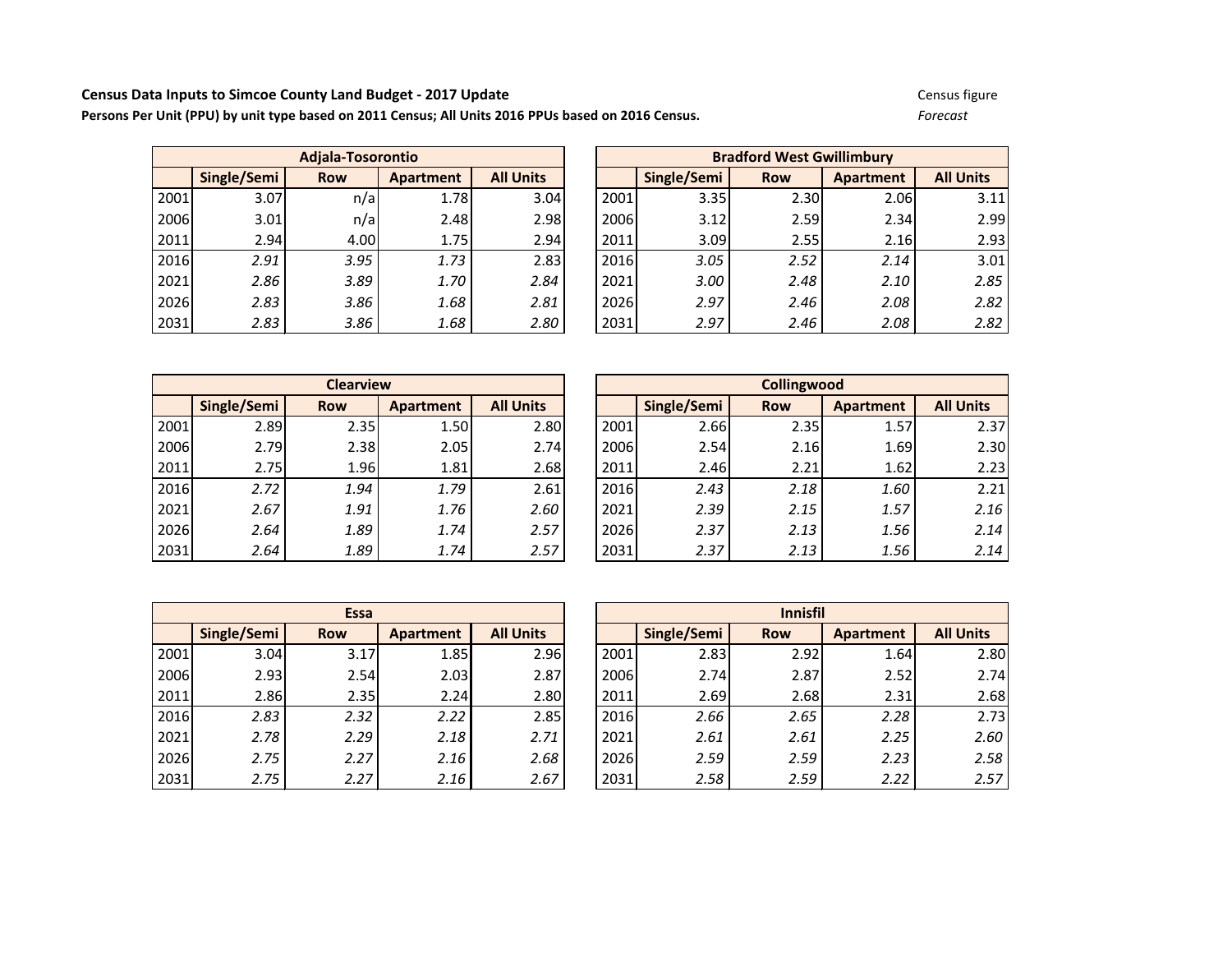|      |             | <b>Midland</b> |           |                  | <b>New Tecumseth</b> |             |            |                  |                  |
|------|-------------|----------------|-----------|------------------|----------------------|-------------|------------|------------------|------------------|
|      | Single/Semi | <b>Row</b>     | Apartment | <b>All Units</b> |                      | Single/Semi | <b>Row</b> | <b>Apartment</b> | <b>All Units</b> |
| 2001 | 2.61        | 1.86           | 1.92      | 2.42             | 2001                 | 2.99        | 2.50       | 1.78             | 2.78             |
| 2006 | 2.52        | 2.00           | 1.78      | 2.31             | 2006                 | 2.87        | 2.73       | 1.82             | 2.71             |
| 2011 | 2.45        | 2.04           | 1.71      | 2.24             | 2011                 | 2.77        | 2.57       | 1.86             | 2.63             |
| 2016 | 2.42        | 2.02           | 1.69      | 2.22             | 2016                 | 2.73        | 2.54       | 1.84             | 2.61             |
| 2021 | 2.38        | 1.99           | 1.65      | 2.17             | 2021                 | 2.69        | 2.50       | 1.81             | 2.55             |
| 2026 | 2.35        | 1.98           | 1.64      | 2.15             | 2026                 | 2.66        | 2.48       | 1.79             | 2.54             |
| 2031 | 2.35        | 1.99           | 1.64      | 2.15             | 2031                 | 2.66        | 2.48       | 1.79             | 2.54             |

|      |             | <b>Midland</b> |           |                  |                                        | <b>New Tecumseth</b> |      |      |                  |      |
|------|-------------|----------------|-----------|------------------|----------------------------------------|----------------------|------|------|------------------|------|
|      | Single/Semi | <b>Row</b>     | Apartment | <b>All Units</b> | Single/Semi<br><b>Row</b><br>Apartment |                      |      |      | <b>All Units</b> |      |
| 2001 | 2.61        | 1.86           | 1.92      | 2.42             |                                        | 2001                 | 2.99 | 2.50 | 1.78             | 2.78 |
| 2006 | 2.52        | 2.00           | 1.78      | 2.31             |                                        | 2006                 | 2.87 | 2.73 | 1.82             | 2.71 |
| 2011 | 2.45        | 2.04           | 1.71      | 2.24             |                                        | 2011                 | 2.77 | 2.57 | 1.86             | 2.63 |
| 2016 | 2.42        | 2.02           | 1.69      | 2.22             |                                        | 2016                 | 2.73 | 2.54 | 1.84             | 2.61 |
| 2021 | 2.38        | 1.99           | 1.65      | 2.17             |                                        | 2021                 | 2.69 | 2.50 | 1.81             | 2.55 |
| 2026 | 2.35        | 1.98           | 1.64      | 2.15             |                                        | 2026                 | 2.66 | 2.48 | 1.79             | 2.54 |
| 2031 | 2.35        | 1.99           | 1.64      | 2.15             |                                        | 2031                 | 2.66 | 2.48 | 1.79             | 2.54 |

|      | <b>Oro-Medonte</b> |            |           |                  |  | Penetanguishene |             |            |           |                  |
|------|--------------------|------------|-----------|------------------|--|-----------------|-------------|------------|-----------|------------------|
|      | Single/Semi        | <b>Row</b> | Apartment | <b>All Units</b> |  |                 | Single/Semi | <b>Row</b> | Apartment | <b>All Units</b> |
| 2001 | 2.78               | 1.20       | 2.53      | 2.76             |  | 2001            | 2.79        | 1.89       | 1.74      | 2.51             |
| 2006 | 2.75               | 1.60       | 1.71      | 2.71             |  | 2006            | 2.70        | 1.92       | 1.81      | 2.46             |
| 2011 | 2.69               | 2.40       | 2.19      | 2.68             |  | 2011            | 2.56        | 1.71       | 1.78      | 2.34             |
| 2016 | 2.66               | 2.37       | 2.17      | 2.63             |  | 2016            | 2.53        | 1.68       | 1.76      | 2.26             |
| 2021 | 2.61               | 2.34       | 2.13      | 2.60             |  | 2021            | 2.48        | 1.66       | 1.73      | 2.26             |
| 2026 | 2.59               | 2.33       | 2.11      | 2.57             |  | 2026            | 2.46        | 1.65       | 1.71      | 2.23             |
| 2031 | 2.58               | 2.34       | 2.10      | 2.57             |  | 2031            | 2.45        | 1.66       | 1.71      | 2.23             |

|             | <b>Oro-Medonte</b> |           |                  | Penetanguishene |             |            |           |                  |
|-------------|--------------------|-----------|------------------|-----------------|-------------|------------|-----------|------------------|
| Single/Semi | <b>Row</b>         | Apartment | <b>All Units</b> |                 | Single/Semi | <b>Row</b> | Apartment | <b>All Units</b> |
| 2.78        | 1.20               | 2.53      | 2.76             | 2001            | 2.79        | 1.89       | 1.74      | 2.51             |
| 2.75        | 1.60               | 1.71      | 2.71             | 2006            | 2.70        | 1.92       | 1.81      | 2.46             |
| 2.69        | 2.40               | 2.19      | 2.68             | 2011            | 2.56        | 1.71       | 1.78      | 2.34             |
| 2.66        | 2.37               | 2.17      | 2.63             | 2016            | 2.53        | 1.68       | 1.76      | 2.26             |
| 2.61        | 2.34               | 2.13      | 2.60             | 2021            | 2.48        | 1.66       | 1.73      | 2.26             |
| 2.59        | 2.33               | 2.11      | 2.57             | 2026            | 2.46        | 1.65       | 1.71      | 2.23             |
| 2.58        | 2.34               | 2.10      | 2.57             | 2031            | 2.45        | 1.66       | 1.71      | 2.23             |

|      |             | Ramara     |                  |                  | <b>Severn</b> |             |            |           |  |
|------|-------------|------------|------------------|------------------|---------------|-------------|------------|-----------|--|
|      | Single/Semi | <b>Row</b> | <b>Apartment</b> | <b>All Units</b> |               | Single/Semi | <b>Row</b> | Apartment |  |
| 2001 | 2.58        | 2.10       | n/a              | 2.52             | 2001          | 2.68        | 1.00       | 2.21      |  |
| 2006 | 2.33        | 1.69       | 2.70             | 2.30             | 2006          | 2.62        | n/a        | 1.82      |  |
| 2011 | 2.49        | 1.73       | 1.88             | 2.43             | 2011          | 2.56        | 1.40       | 1.89      |  |
| 2016 | 2.46        | 1.70       | 1.85             | 2.34             | 2016          | 2.53        | 1.38       | 1.87      |  |
| 2021 | 2.42        | 1.68       | 1.82             | 2.35             | 2021          | 2.48        | 1.36       | 1.83      |  |
| 2026 | 2.39        | 1.67       | 1.80             | 2.32             | 2026          | 2.46        | 1.36       | 1.81      |  |
| 2031 | 2.39        | 1.68       | 1.80             | 2.31             | 2031          | 2.46        | 1.36       | 1.81      |  |

|      | Ramara      |            |           |                  |  | <b>Severn</b> |             |            |           |                  |
|------|-------------|------------|-----------|------------------|--|---------------|-------------|------------|-----------|------------------|
|      | Single/Semi | <b>Row</b> | Apartment | <b>All Units</b> |  |               | Single/Semi | <b>Row</b> | Apartment | <b>All Units</b> |
| 2001 | 2.58        | 2.10       | n/a       | 2.52             |  | 2001          | 2.68        | 1.00       | 2.21      | 2.65             |
| 2006 | 2.33        | 1.69       | 2.70      | 2.30             |  | 2006          | 2.62        | n/a        | 1.82      | 2.57             |
| 2011 | 2.49        | 1.73       | 1.88      | 2.43             |  | 2011          | 2.56        | 1.40       | 1.89      | 2.52             |
| 2016 | 2.46        | 1.70       | 1.85      | 2.34             |  | 2016          | 2.53        | 1.38       | 1.87      | 2.46             |
| 2021 | 2.42        | 1.68       | 1.82      | 2.35             |  | 2021          | 2.48        | 1.36       | 1.83      | 2.44             |
| 2026 | 2.39        | 1.67       | 1.80      | 2.32             |  | 2026          | 2.46        | 1.36       | 1.81      | 2.41             |
| 2031 | 2.39        | 1.68       | 1.80      | 2.31             |  | 2031          | 2.46        | 1.36       | 1.81      | 2.40             |